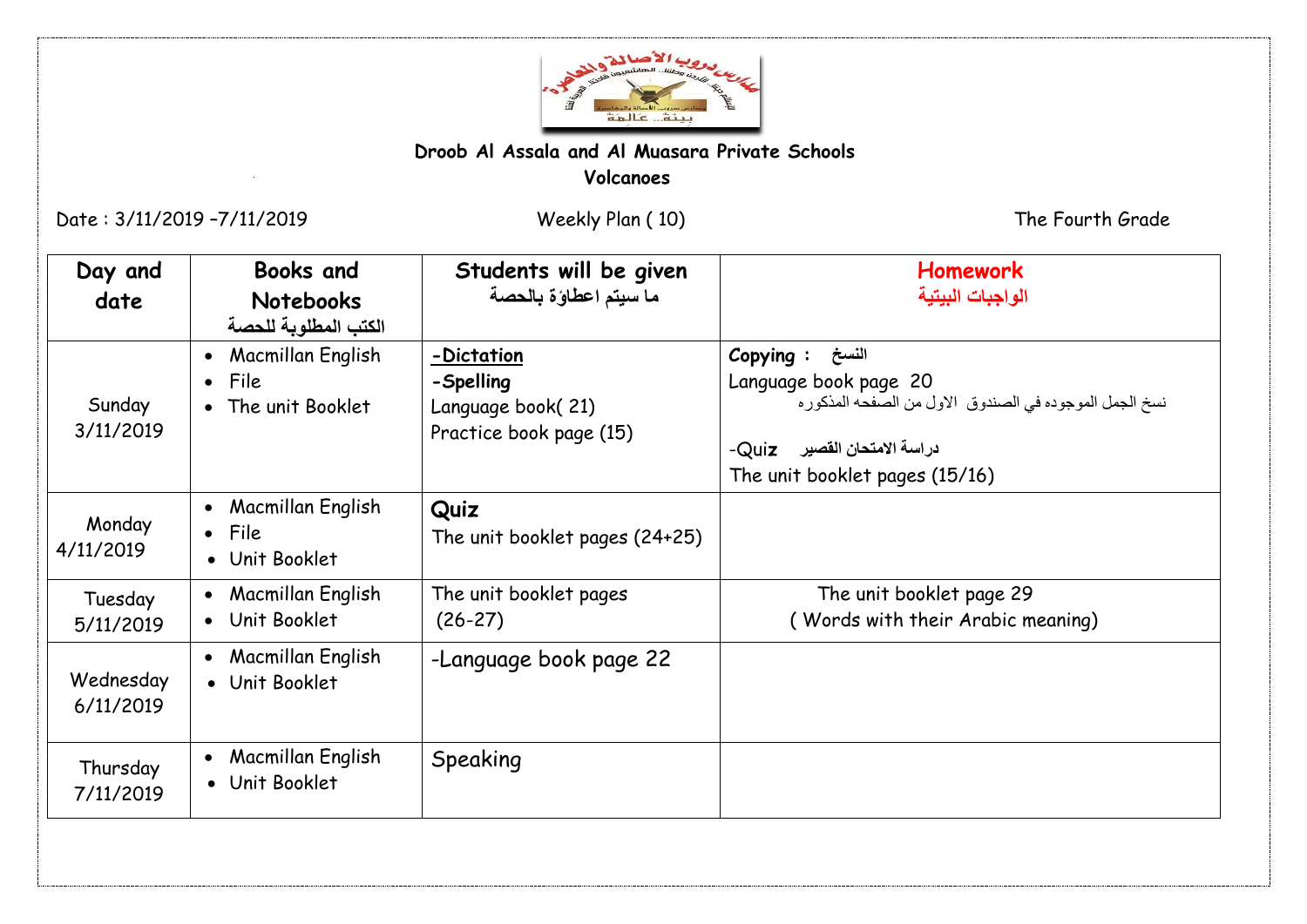| The dictation: | سيكون تنفيذ الإملاء يوم الأحد بتاريخ 2019/11/3     | The dictation:          | البيكون تنفيذ الإملاء يوم الأحد بتاريخ 2019/11/3   |  |
|----------------|----------------------------------------------------|-------------------------|----------------------------------------------------|--|
|                | 1- tomatoes 2- heroes 3-cellos 4-bamboos -5-photos |                         | 2- tomatoes 2- heroes 3-cellos 4-bamboos -5-photos |  |
| The dictation: | سيكون تنفيذ الإملاء يوم الأحد بتاريخ 2019/11/3     | The dictation:          | البيكون تنفيذ الإملاء يوم الأحد بتاريخ 2019/11/3   |  |
|                | 3- tomatoes 2- heroes 3-cellos 4-bamboos -5-photos |                         | 4- tomatoes 2- heroes 3-cellos 4-bamboos -5-photos |  |
| The dictation: | سيكون تنفيذ الإملاء يوم الأحد بتاريخ 2019/11/3     | The dictation:          | سيكون تنفيذ الإملاء يوم الأحد بتاريخ 2019/11/3     |  |
|                | 5- tomatoes 2- heroes 3-cellos 4-bamboos -5-photos |                         | 6- tomatoes 2- heroes 3-cellos 4-bamboos -5-photos |  |
|                | سيكون تنفيذ الإملاء يوم الأحد بتاريخ 2019/11/3     |                         | سيكون تنفيذ الإملاء يوم الأحد بتاريخ 2019/11/3     |  |
| The dictation: | 7- tomatoes 2- heroes 3-cellos 4-bamboos -5-photos | The dictation:          | 8- tomatoes 2- heroes 3-cellos 4-bamboos -5-photos |  |
|                | سيكون تنفيذ الإملاء يوم الأحد بتاريخ 2019/11/3     |                         | سيكون تنفيذ الإملاء يوم الأحد بتاريخ 2019/11/3     |  |
| The dictation: |                                                    | The dictation:<br>$10-$ |                                                    |  |
|                | 9- tomatoes 2- heroes 3-cellos 4-bamboos -5-photos |                         | omatoes 2- heroes 3-cellos 4-bamboos -5-photos     |  |